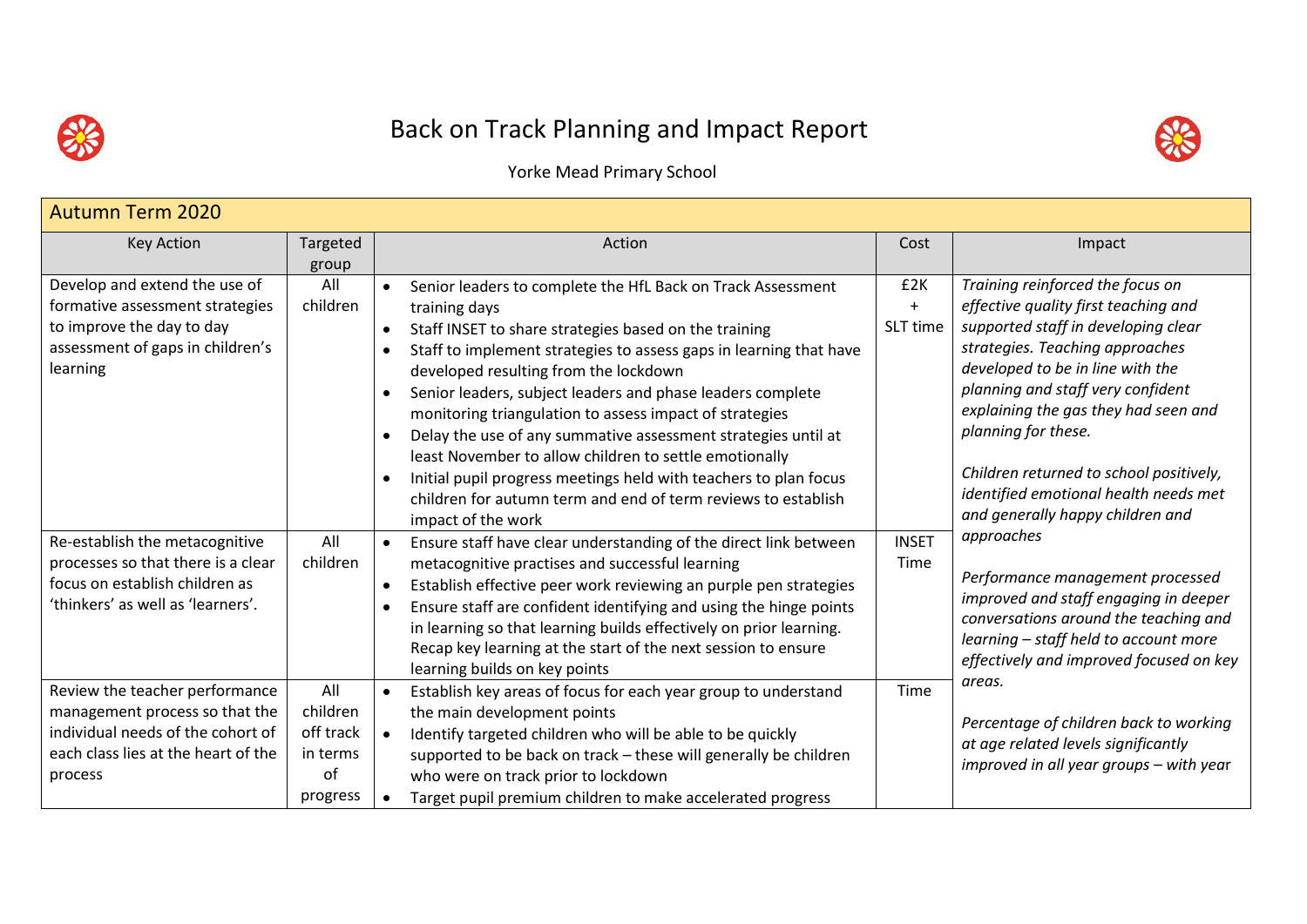|                                                                              |            | $\bullet$ | Review impact of work at the end of the autumn term and adjust<br>planning in preparation for the spring term.                                                                                                                     |               | groups requiring additional targeting<br>identified and prioritised for spring term |                      |                     |                    |  |  |  |
|------------------------------------------------------------------------------|------------|-----------|------------------------------------------------------------------------------------------------------------------------------------------------------------------------------------------------------------------------------------|---------------|-------------------------------------------------------------------------------------|----------------------|---------------------|--------------------|--|--|--|
| Increase targeted teaching of                                                | Vulnerable | $\bullet$ | Additional teaching hours in Year 4,5,6 to support the catch up                                                                                                                                                                    | £4K           |                                                                                     |                      |                     |                    |  |  |  |
| key groups for whom catch up is                                              | grps       |           | provision with                                                                                                                                                                                                                     |               | <b>ARE</b>                                                                          | Reading<br>Sept      | Reading<br>Dec      |                    |  |  |  |
| proving increasingly challenging                                             |            |           | Year 2 staff supported to develop effective phonics teaching to                                                                                                                                                                    |               | Year 1                                                                              | 67%                  | 71%                 | 个                  |  |  |  |
|                                                                              |            |           | support strengthened teaching of phase 5 phonics                                                                                                                                                                                   |               | Year 2                                                                              | 29%                  | 70%                 | 个                  |  |  |  |
| Re-establish the Yorke Mead                                                  | All        | $\bullet$ | Utilise training opportunities to establish understanding of key                                                                                                                                                                   | <b>INSET</b>  | Year 3                                                                              | 24%                  | 43%                 | ↑                  |  |  |  |
| way with a focus on quality first                                            | children   |           | elements of successful teaching including Rosenshine's principles,                                                                                                                                                                 | Time          | Year 4                                                                              | 36%                  | 60%                 | 个                  |  |  |  |
| teaching                                                                     |            |           | cognitive load theory and scaffolding                                                                                                                                                                                              |               | Year 5                                                                              | 34%                  | 55%                 | 个                  |  |  |  |
|                                                                              |            | $\bullet$ | Establish effective modelling as part of the day to day teaching                                                                                                                                                                   |               | Year 6                                                                              | 38%                  | 71%                 | 个                  |  |  |  |
|                                                                              |            |           | processes and development through units                                                                                                                                                                                            |               |                                                                                     |                      |                     |                    |  |  |  |
|                                                                              |            |           | Utilise the super/mega/ultra challenges and the use of flexible                                                                                                                                                                    |               | <b>ARE</b>                                                                          | Writing              | Writing             |                    |  |  |  |
|                                                                              |            |           | groupings to allow targeting of needs as they occur rather than                                                                                                                                                                    |               |                                                                                     | Sept                 | Dec                 |                    |  |  |  |
|                                                                              |            |           | assumed need<br>Re-establish the use of 'immediate interventions' to quickly<br>$\bullet$                                                                                                                                          |               | Year 1                                                                              | 63%                  | 50%                 | ↓                  |  |  |  |
|                                                                              |            |           |                                                                                                                                                                                                                                    |               | Year 2                                                                              | 16%                  | 57%                 | 个                  |  |  |  |
|                                                                              |            |           | address any misconceptions and learning gaps                                                                                                                                                                                       |               | Year 3                                                                              | 17%                  | 28%                 | ↑                  |  |  |  |
|                                                                              |            | $\bullet$ | Ensure strong use of scaffolding to support<br>Develop effective scaffolding techniques to provide support for<br>$\bullet$<br>children's learning to enable them to successfully access learning                                  |               | Year 4                                                                              | 22%                  | 48%                 | 个                  |  |  |  |
|                                                                              |            |           |                                                                                                                                                                                                                                    |               |                                                                                     |                      |                     |                    |  |  |  |
|                                                                              |            |           |                                                                                                                                                                                                                                    |               | Year 5                                                                              | 16%                  | 38%                 | 个                  |  |  |  |
|                                                                              |            |           | that appropriately challenges them                                                                                                                                                                                                 |               | Year 6                                                                              | 30%                  | 66%                 | 个                  |  |  |  |
| Continue to support children's                                               | All        | $\bullet$ | Effective appointment of the new pastoral team staff to replace                                                                                                                                                                    | £1.5K/        |                                                                                     |                      |                     |                    |  |  |  |
| emotional well-being though the                                              | children   |           | staff member emigrating - increasing capacity by 2 days                                                                                                                                                                            | term          |                                                                                     |                      |                     |                    |  |  |  |
| use of whole school, whole class<br>and individual approaches as<br>required |            | $\bullet$ | Continue to develop the core breathing, mindful practises and<br>wider aspects of well-being practises                                                                                                                             |               | <b>ARE</b>                                                                          | <b>Maths</b><br>Sept | <b>Maths</b><br>Dec |                    |  |  |  |
|                                                                              |            | $\bullet$ | Forest schools sessions in place for all<br>Extent pastoral team training so all are trained to deliver drawing<br>$\bullet$<br>and talking<br>Penn Resilience Training to support Year 6 with particular focus<br>on PPG children |               | Year 1                                                                              | 78%                  | 71%                 | ↓                  |  |  |  |
|                                                                              |            |           |                                                                                                                                                                                                                                    | £1.2K<br>£750 | Year 2                                                                              | 22%                  | 72%                 | 个                  |  |  |  |
|                                                                              |            |           |                                                                                                                                                                                                                                    |               | Year 3                                                                              | 25%                  | 50%                 | ↑                  |  |  |  |
|                                                                              |            |           |                                                                                                                                                                                                                                    |               | Year 4                                                                              | 36%                  | 62%                 | $\hat{\mathsf{T}}$ |  |  |  |
|                                                                              |            |           |                                                                                                                                                                                                                                    |               | Year 5                                                                              | 36%                  | 58%                 | 个                  |  |  |  |
|                                                                              |            |           |                                                                                                                                                                                                                                    |               | Year 6                                                                              | 42%                  | 66%                 | 个                  |  |  |  |
|                                                                              |            |           |                                                                                                                                                                                                                                    |               |                                                                                     |                      |                     |                    |  |  |  |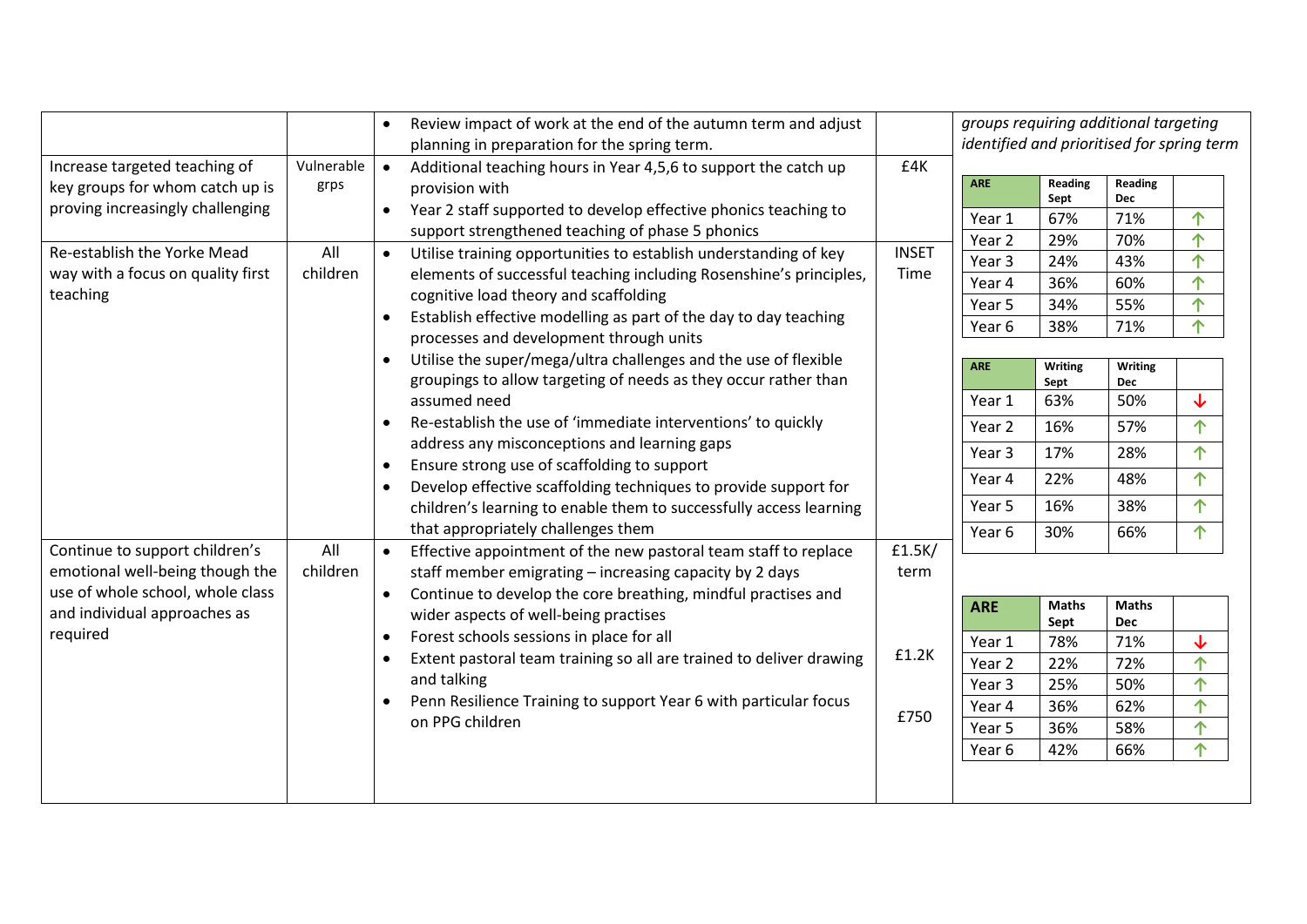| Effective online learning in place<br>in case of any future lockdowns<br>due to bubble closures or<br>national restrictions                      | All<br>children           | $\bullet$<br>$\bullet$<br>$\bullet$<br>$\bullet$ | Train staff in remote learning platform<br>SLT vision of what remote learning will look like and expectations<br>Develop staff confidence at delivering an interactive lesson<br>Disadvantaged and learning behaviours with remote learning                                                                                                                                             | £2K                  | Staff still feeling unsure of the TEAMs<br>process, but increasing confidence using<br>the system. Year 5 team leading the<br>way and one or two staff members<br>identified as TEAMs champions to<br>support others.<br>System now fully embedded on the<br>school network and links created with<br>support network. |
|--------------------------------------------------------------------------------------------------------------------------------------------------|---------------------------|--------------------------------------------------|-----------------------------------------------------------------------------------------------------------------------------------------------------------------------------------------------------------------------------------------------------------------------------------------------------------------------------------------------------------------------------------------|----------------------|------------------------------------------------------------------------------------------------------------------------------------------------------------------------------------------------------------------------------------------------------------------------------------------------------------------------|
| <b>Spring Term 2021</b>                                                                                                                          |                           |                                                  |                                                                                                                                                                                                                                                                                                                                                                                         |                      |                                                                                                                                                                                                                                                                                                                        |
| Increase targeted teaching of<br>key groups for whom progress<br>has not enabled catch up                                                        | Vulnerable<br>grps        | $\bullet$<br>$\bullet$                           | Continue to offer increased teaching hours to Year 4,5 and 6 to<br>enable targeted teaching and smaller pupil to teacher ratios<br>Adjusted plan to allow additional hours to Year 3 allowing<br>teachers to focus greater on planning for effective remote<br>teaching                                                                                                                 | £6K                  | Much of the planned work for this term<br>has been impacted by the school<br>closure, the emotional impact on staff<br>around the national restrictions and<br>high numbers in school and some staff                                                                                                                   |
| Pupil progress meetings to focus<br>on the impact of work from<br>autumn term and planned<br>support and interventions<br>during the autumn term | All<br>children           | $\bullet$                                        | Complete pupil progress discussions delayed from the end of the<br>autumn term to establish the targeted children for the spring<br>term<br>Rebuild the INSET timetable around the greatest need of the<br>children/teachers                                                                                                                                                            | Time                 | feeling unable to work in the classroom.<br>Additional teaching support, although<br>lost, meant that the children did have a<br>'teacher' in the classroom available to                                                                                                                                               |
| Support effective speech and<br>language development and<br>catch up within Early Years                                                          | Vulnerable<br>grps - EYFS | $\bullet$<br>$\bullet$                           | Investigate the NELI programme<br>Invest in staff training to support facilitating the programme $-6$<br>hours training/staff member                                                                                                                                                                                                                                                    | £750                 | them and whilst this was not the<br>intended impact, it meant the children<br>in school could be better supported.                                                                                                                                                                                                     |
| Support staff understanding of<br>the direct impact of the first<br>lockdown on the progress and<br>attainment of the most<br>vulnerable pupils  | Vulnerable<br>grps        | $\bullet$<br>$\bullet$<br>$\bullet$              | Share the impact report EEF January 2021 analysing the<br>attainment gaps that developed nationally over the lockdown<br>period<br>Look at YM data for PPG children and consider impact of work so<br>far on our own group of disadvantaged children<br>Utilise the barriers toolkit to consider the specific barriers of<br>individuals in our school and strategies to overcome these | <b>INSET</b><br>Time | The school managed to secure many of<br>the vulnerable children into school -<br>though there were a core of FSM/PPG<br>children for whom parents were<br>reluctant to engage with us.                                                                                                                                 |
| Targeted support for the high<br>prior attaining pupils to ensure                                                                                | <b>HPA</b>                | $\bullet$                                        | Inset planned to re-established practise aimed at the highest<br>attaining pupils and meeting their needs including Bloom's                                                                                                                                                                                                                                                             | <b>INSET</b><br>Time | Data analysis completed to look at the<br>progress of children who accessed<br>school in Spring term:                                                                                                                                                                                                                  |